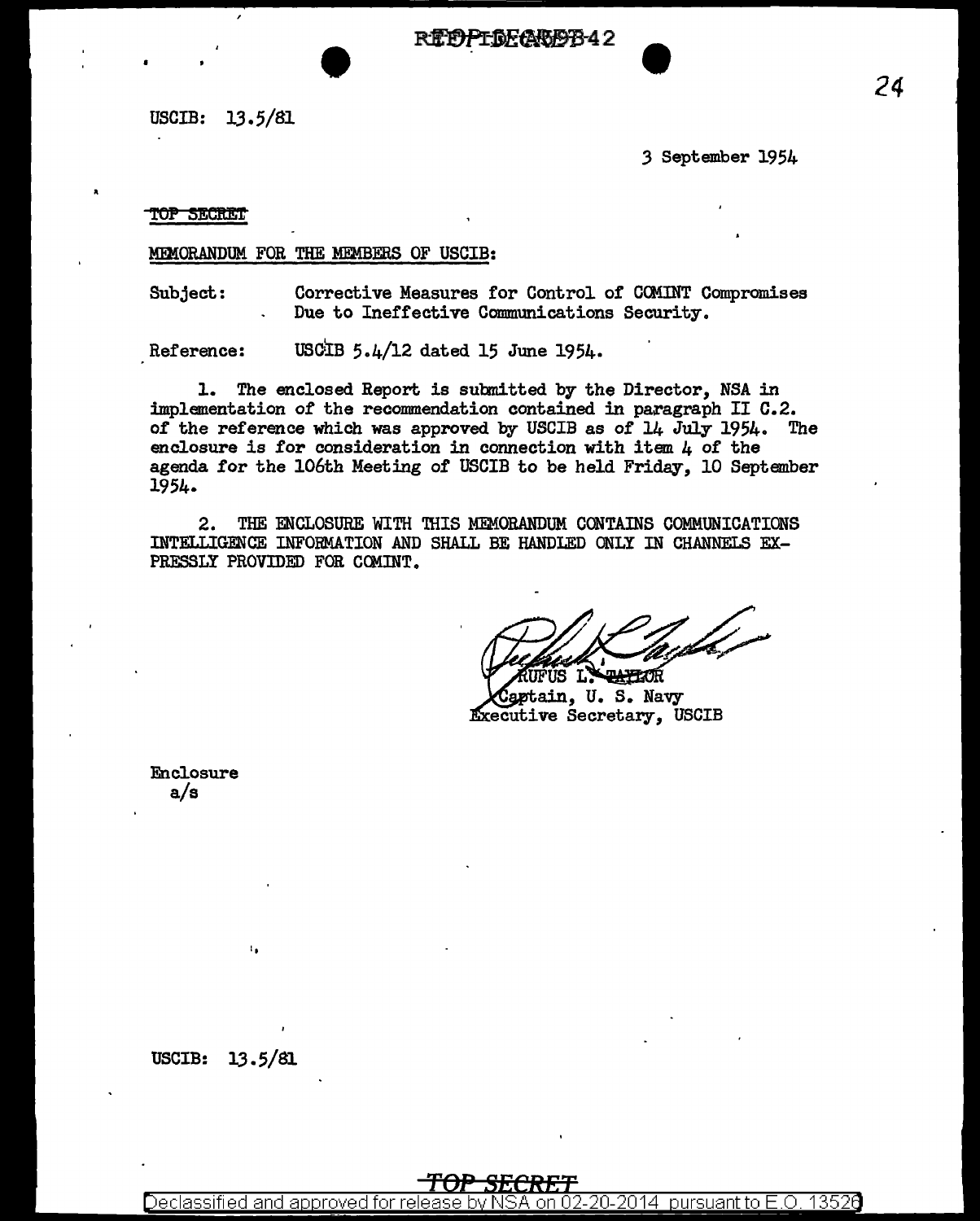



NATIONAL SECURITY AGENCY WASHINGTON 25, D. C.

> Serial: 000 $h07-3$ 3 Sep 1954

> > $\dddot{\mathbf{r}}$  :

• ...<br>!!<br>!! • .. ... ••

. . .. . ... . . . ... . ... .

### TOP SECRET

MEMORANDUM FOR TIIE MEMBERS OF USCIB

- SUBJECT: Status Report on Action Taken by the Director, NSA, to Improve COMSEC in the COMINT Elements Under His Operational or Technical Control
- References: (a) USCIB 13/358 of 10 Aug 53
	- (b) USCIB 13/371 of 27 Aug 53
	- (c) USCIB 13.5/5 of 23 Sep 53
	- (d) USCIB 13.5/16 of 21 Oct 53
	- (e) USCIB 13.5/26 of 13 Nov 53
	- (f) USCIB 13.5/36 of 8 Feb 54
	- $(g)$  USCIB 13.5/42 of 8 Mar 54
	- (h) USCIB 5.4/12 of 15 Jun 54
	- (i) USCIB 13.5/76 of 29 Jun 54
	- $(1)$  USCIB 5.4/15 of 8 Jul 54
	- $(k)$  NSCID No. 9 '

1. In forwarding the inclosed status report, it is considered appropriate that a review of events to date, and comments on them, be supplied as well.

2. In reference (a), the Executive Secretary, USCIB, expressed concern over the high percentage of COMINT compromises that were due to ineffective communications security, and recommended that the Director, NSA, be instructed to take certain specific actions, including inspections if necessary, to remedy the situation. Modifications to this proposal were recommended in references  $(b)$  and  $(c)$ . A basic change proposed was the elimination of the inspection clause; instead, the Director would be requested to establish and submit for approval by the Board minimum standards governing communications security systems, procedures, practices and training programs to be

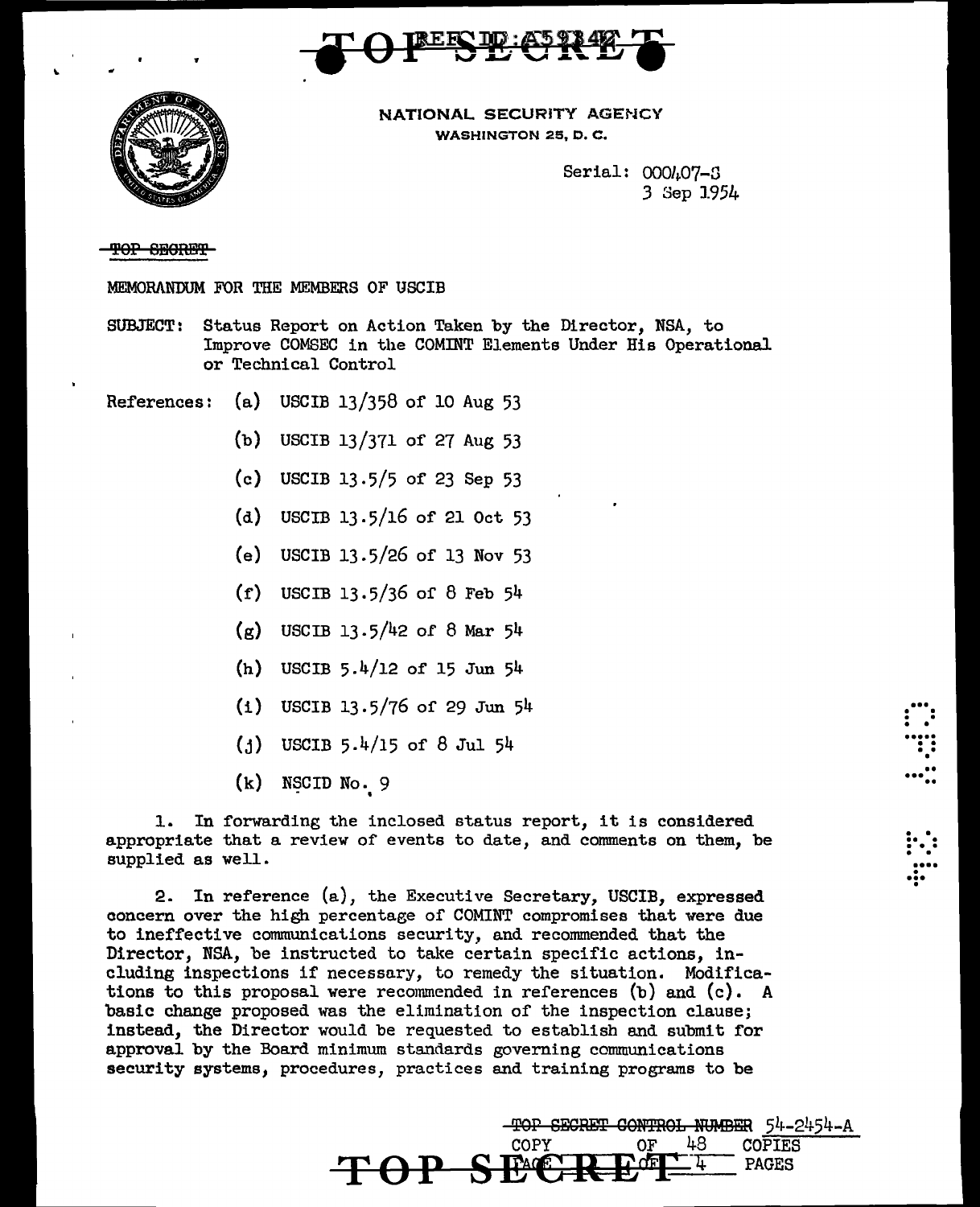

### <del>TOP SECRET</del>

Serial: 000407-S

 $\ddot{v}$ . . . ... ..

 $\ddot{::}\ddot{...}$ 

... • .

followed by all USCIB members in the transmission of COMINT by electrical means. A draft Directive  $#12$  embodying the elements considered necessary to provide corrective action was circulated by reference (d). Reference (e) reported interim approval of this directive pending action by the Executive Secretary to combine Directives #6, 9 and 12 into one paper as recommended by the Director. This was done, and the new draft Directive  $#9$ , circulated to the members on 11 December 1953 for approval, was finally approved on 4 February 1954.

3. In the meantime, the Director had been requested to establish the minimum standards and to submit them to USCIB for approval. An initial effort in this direction was the submission by the Director of "Security Requirements for Transmission of COMINT by Electrical Means," which statement was circulated for approval to the members of USCIBEC as an inclosure to reference  $(f)$ . As a result of divergent views on the part of the members of USCIBEC, a compromise draft was resubmitted as an inclosure to reference  $(g)$ . This draft was approved by USCIBEC on  $4$  March 1954, and by the Board on 17 March 1954. Reference (h), the Annual Report of the Executive Secretary, USCIB, stated, however, that the minimum standards had not yet been submitted for USCIB approval, and contained a recommendation that the matter be expedited. At the 16th USCIBEC meeting on 25 June 1954, the NSA member pointed out that reference (g) was intended by NSA to serve as the minimum standards. By reference (i), therefore, the USCIB members were requested to indicate acceptance or non-acceptance of reference  $(g)$ as the minimum standards. Reference (j) reported acceptance.

4. The inclosed report is submitted in compliance With a second recommendation of the Executive Secretary in reference (h), viz., that the Director be asked to prepare and forward in time for USCIB consideration at its September meeting a status report on action taken to improve communications security in the COMINT elements under his operational or technical control together with any recommendations he might deem appropriate.

5. The problem of providing and maintaining communications security for COMINT is, essentially, not the formulation of new rules nor the establishment of new procedures, but rather the institution of positive checks and guarantees that existing rules will be meticulously observed, and prescribed procedures followed. Reference (a) outlined the basic problem with considerable clarity when it stated: "Experience in the Armed Forces has demonstrated that even if cryptographic systems and procedures are sound, good communications security can be achieved only through. elimination of poor practices and personnel failures." The grave responsibility of command for the maintenance of communications security, with particular emphasis on adequate training and indoctrination of communications personnel, is outlined in detail in Communications Instructlons, Part II-Security (ACP 122B) and Principles of Transmission Security (AFSAG 1248).

TOP BEe~ eOft"f'ftOL IftlM!m 54-2454-A COPY OF 48 COPIES PAGE 2 OF 4 PAGES<br> **OP SECRET**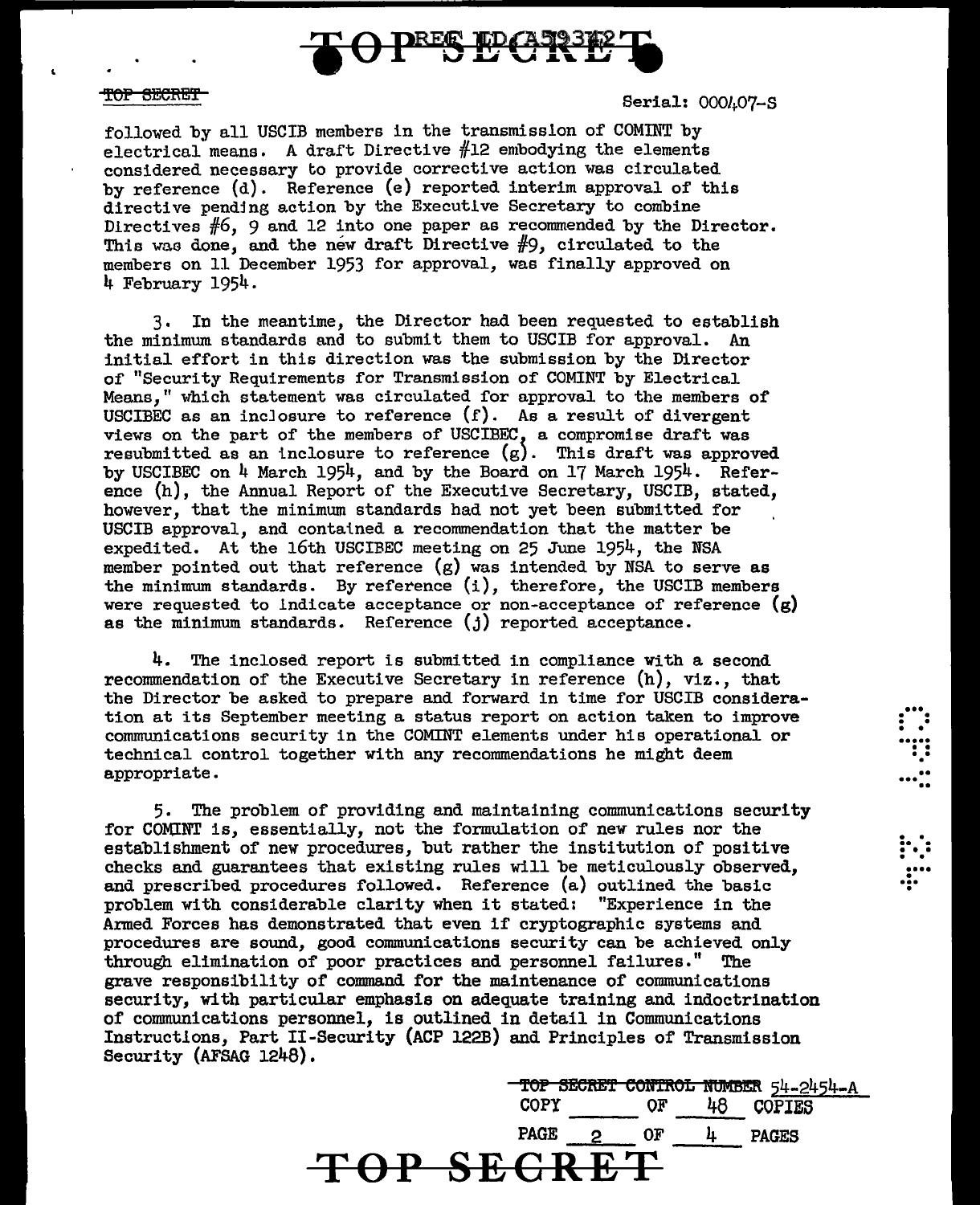# **REE ID: A59342**

#### TOP SECRET

Serial: 000407-S

 $\mathbf{...}$  $\vdots$  : ••••<br>•••••<br>••••• • ...<br>...<sup>...</sup>

. . .. . ... . . ....

... • •

6. Of the total compromises to date of COMINT information due to connnunications insecurities, a small number have been traceable to faulty equipment. A somewhat larger number have resulted from cryptographic violations, - either failure of the cryptographers to comply with the operating instructions for the cryptosystem concerned, or failure to perform properly and completely the check-decryption process. Errors in this category are ordinarily due to partial ignorance of the rules or insufficient training and experience in their application. and less frequently to inattention or carelessness. Additional training and experience, therefore, can be expected to result in a degree of technical competence that could virtually eliminate this type of error.

7. Technical competence in the operation of crypto-aids, however, is not enough. It is an alanning fact that more than half of all compromises of COMINT infonnation continue to involve transmission in the clear on interceptible wire or radio circuits; and it is an additional cause for concern to note the high percentage of these clear text transmissions that are due directly to inattention or carelessness on the part of the operators. It will be noted that, in the corrective action outlined in the inclosed report, attention has in the past been focused on equipments and procedures, and the main effort has been expended in improving both. It is the Director's opinion that, in improving the tools, and issuing the instructions, too little attention perhaps has been given to the fallible human beings who must use the tools and follow the instructions. For this reason, preventive and corrective action in the future should place increased and continued emphasis on specific guides and criteria for the training and indoctrination of personnel, and on the basic responsibility of command to develop in subordinates a deep sense of personal responsibility for the maintenance of communications security.

8. The prosecution of a successful training and indoctrination program will require the exercise of continued and rigid administrative control, including strict disciplinary action when considered necessary. Subparagraph 2g of reference (k) appears to fully authorize such exercise by the Director, NSA, since it states: "The Director shall exercise such administrative control over COMINT activities as he deems necessary to the effective performance of his mission. Otherwise, administrative control of personnel and facilities will remain with the departments and agencies providing them." Although the exercise of administrative control by the Director, NSA, is contemplated in reference (k), assumption of such control by the Director would require a realignment of existing command and administrative processes. In the conviction that such a realignment should not be necessary, it is the Director's present intention to continue to act through and in collaboration with the military

OP SECRE

|      |    |                 | TOP SECRET CONTROL NUMBER 54-2454-A |  |
|------|----|-----------------|-------------------------------------|--|
| COPY | በፑ | <sup>I</sup> LA | <b>COPTES</b>                       |  |
| PAGE |    |                 | PAGES                               |  |

t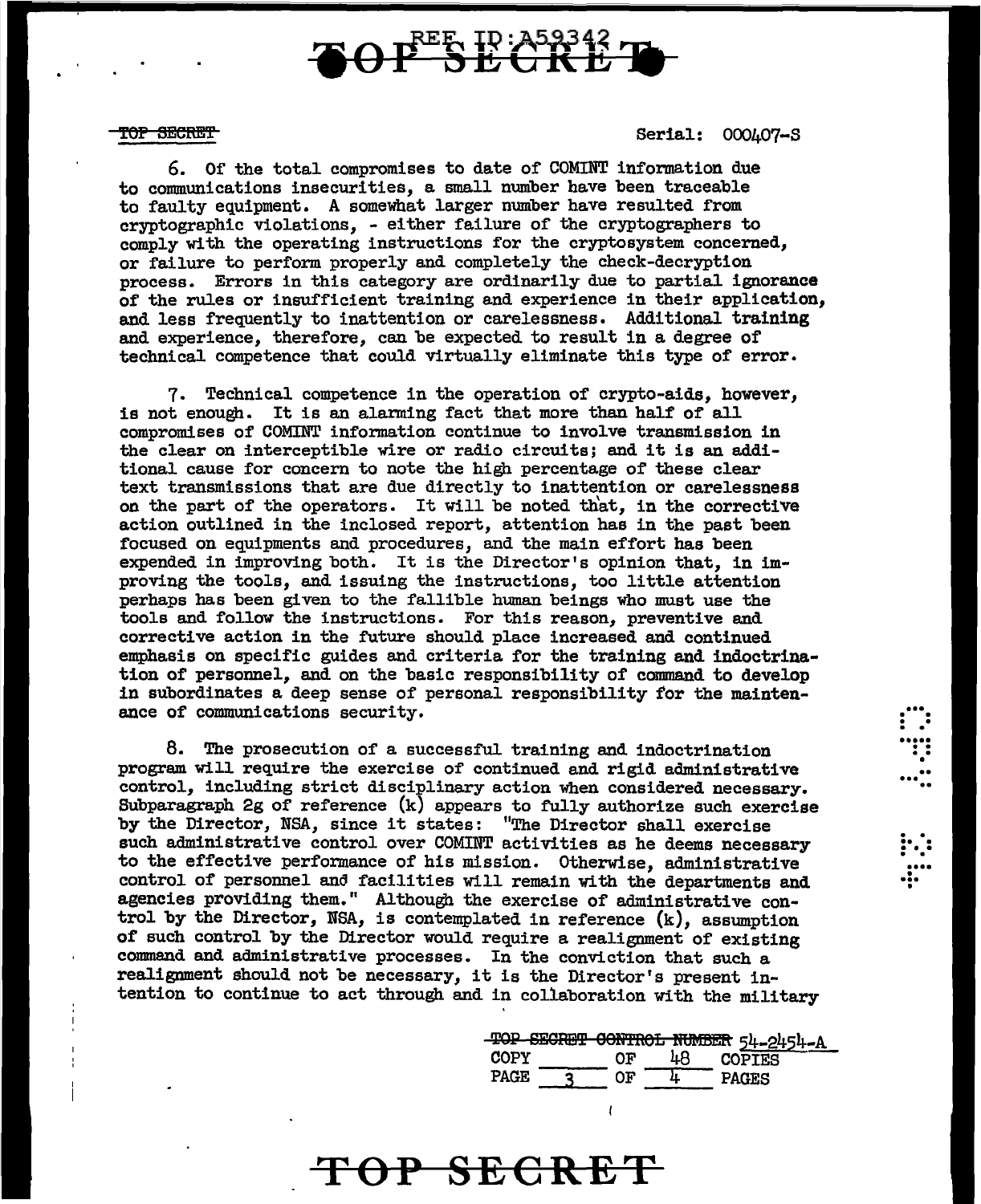

### TOP SECREF

Serial: 000407-S

services to obtain the imposition of necessary administrative controls. The success of this cooperative effort in implementing an adequate program of indoctrination and training and in effecting the prompt adoption of all measures recommended for the maintenance and improvement of communications security will determine whether or not more direct control would be desirable or necessary.

 $9.$ The inclosed status report is presented more as an itemized chronology than as a strict narrative, and is in three parts.

FOR THE DIRECTOR:

**TROST** Ή.

Rear Admiral, U. S. Navy Chief of Staff

Incl:  $a/s$ 

TOP SECRET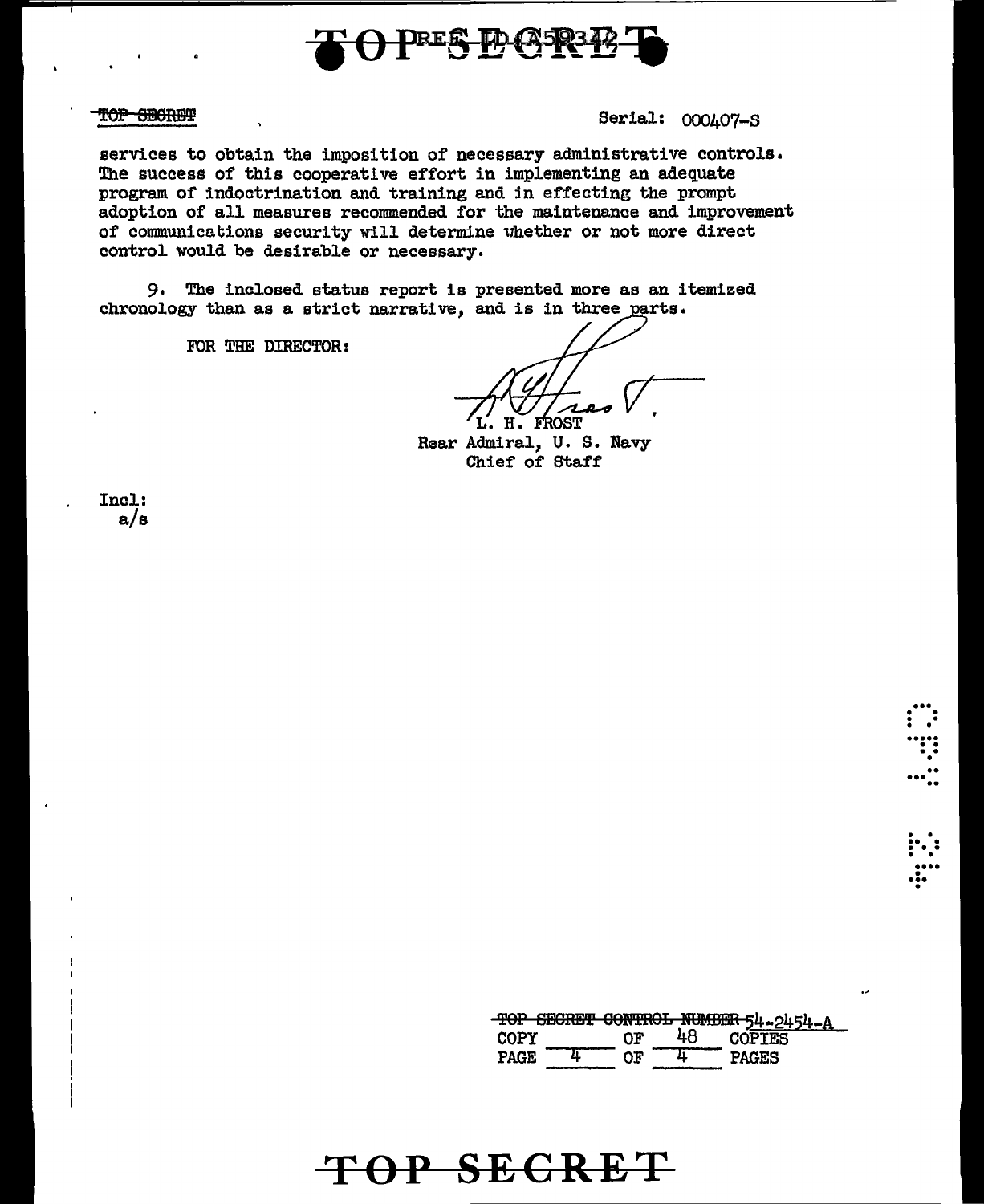

 $\overline{\phantom{a}}$ 

l September 1954

### STATUS REPORT ON ACTION TAKEN'BY THE DIRECTOR, NSA, TO IMPROVE COMSEC IN THE COMINT ELEMENTS UNDER HIS OPERATIONAL OR TECHNICAL CONTROL

PART I - Action Taken to Eliminate Plain Language Transmission On-Line of Classified Information.

- A Wiring Modification to 131B2 Subset and Model 19 Teletypewriter
- B Torn-tape Stop Mechanism
- C AFSAG 1262-1
- D Modification for SSM-3 and TT-16o/FG Equipment
- E Summary
- PART II COMINT Cryptosystems and Communications Security.
	- A Research, Development and Improvement of Cryptosystems for COMINT Use.
	- B Authorization of COMINT Cryptosystems
	- C Communications Security Surveillance and Compromise Reporting Procedure

PART III - Additional Corrective Action Contemplated

|             |    |     | TOP SECRET CONTROL NUMBER 54-2454-B |
|-------------|----|-----|-------------------------------------|
| COPY        | ለፑ | 48. | <b>COPTES</b>                       |
| <b>PAGE</b> |    | 0.  | PAGES                               |

...<br>: .<br>:::

• • • •• ••• ..

• .. • . . • • . • ....

•;•

**TOP SECRET**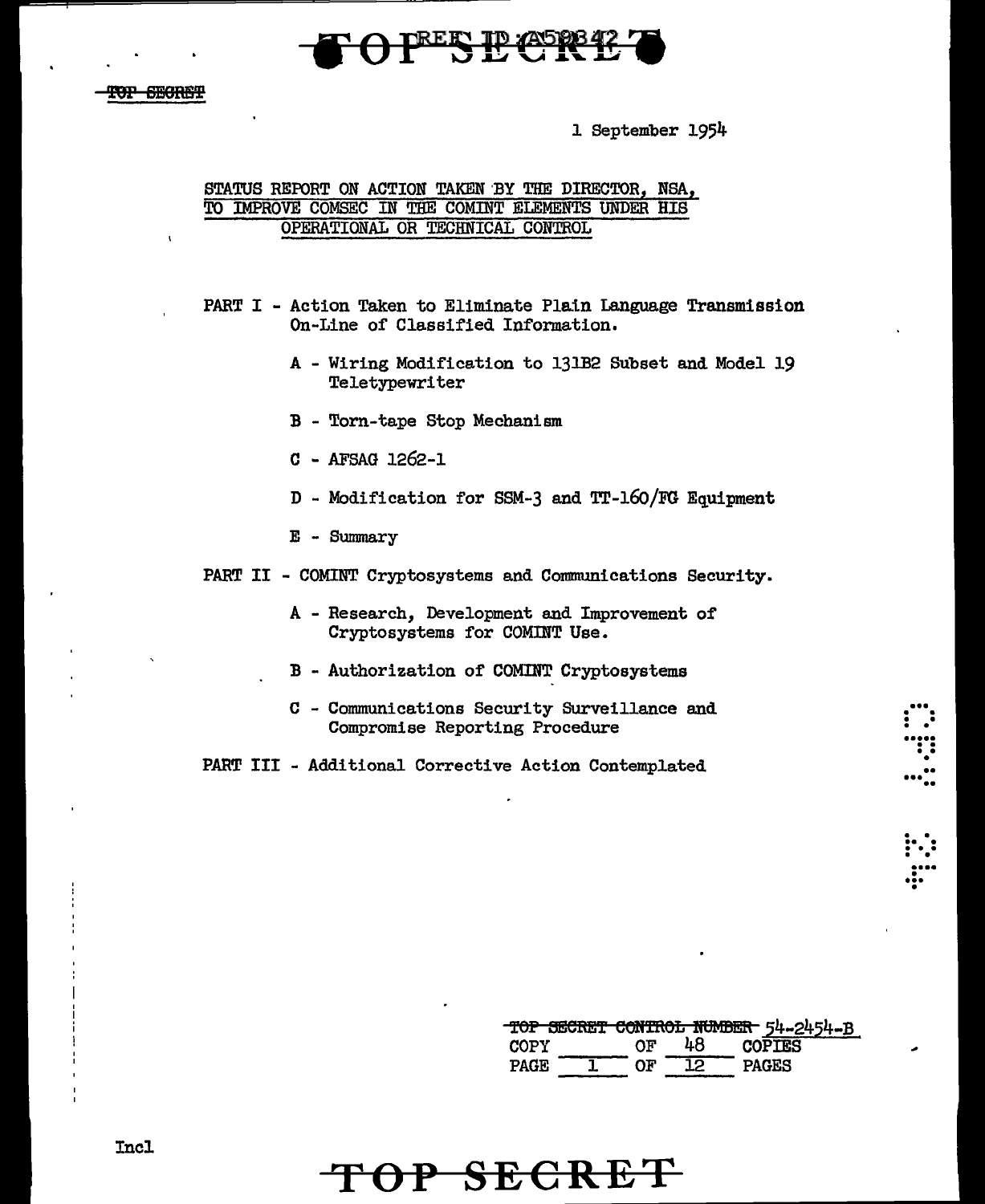# **TREES ID: 405 888**

### SECRET

# PART I '

# Action Taken to Eliminate Plain Language On-Line Transmission

### of Classified Information

### Initial Statement of Problem

On 31 July 1951, the Director, in serial 00390, invited the attention of the Service Cryptologic Agencies to the fact that plain language transmissions by intercept stations of classified material were increasing. He stated that most of the instances noted were directly attributable to errors committed by crypto-operating personnel as a result of failure to comply with existing crypto-operating instructions. He further requested that appropriate action be taken to remind all concerned personnel of the Service Cryptologic Agencies and their field activities of the potential seriousness of such plain language transmissions, and to insure that maximum alertness to prevent such occurrences was maintained.

## Section A - Wiring Modification to 131B2 Subset and Model 19 Teletypewriter

1. On 31 March 1952, the·Navy submitted to AFSA a proposed wiring modification to the subscriber set 131B2 and model 19 teletypewriter, to aid in eliminating inadvertent or accidental plain text tape transmission while still permitting plain language operation from the keyboard. The slight wiring modification, which could be accomplished in the field, utilized the tape-out button on the front of the military model 19 thus precluding the possibility of any plain text going to the line unless the tape-out button were deliberately depressed.

2. The Navy proposal was accepted by AFSA as a satisfactory aid toward solution of the problem, and, in June 1952, the first steps were taken toward preparing the necessary instructions for making the modification and designing modification kits for the commercial type model 19A table which has no tape-out button.

3. On 25 July 1952, the Director, in serial 1647, informed the Service Cryptologic Agencies that "the increased frequency of violations caused by the inadvertent transmission of classified plain language tape' while utilizing on-line operation of the 131B2 subset has demonstrated the need for incorporation of a feature which will reduce this possibility." Instruction sheets and diagrams to effect the slight wiring modification were inclosed, with the recommendation that the modification be accomplished wherever feasible and appropriate. This recommendation was not limited to COMINT circuits.

**TOP SECRE** 

TOP SECRET CONTROL NUMBER 54-2454-B<br>COPY OF LA COPTES OF 48 COPIES PAGE  $2$  OF  $12$  PAGES

 $\mathbf{...}$ 

. . • • ..... . . . . • . . ... ..

 $\vdots$  :  $\mathbf{r}$ ... •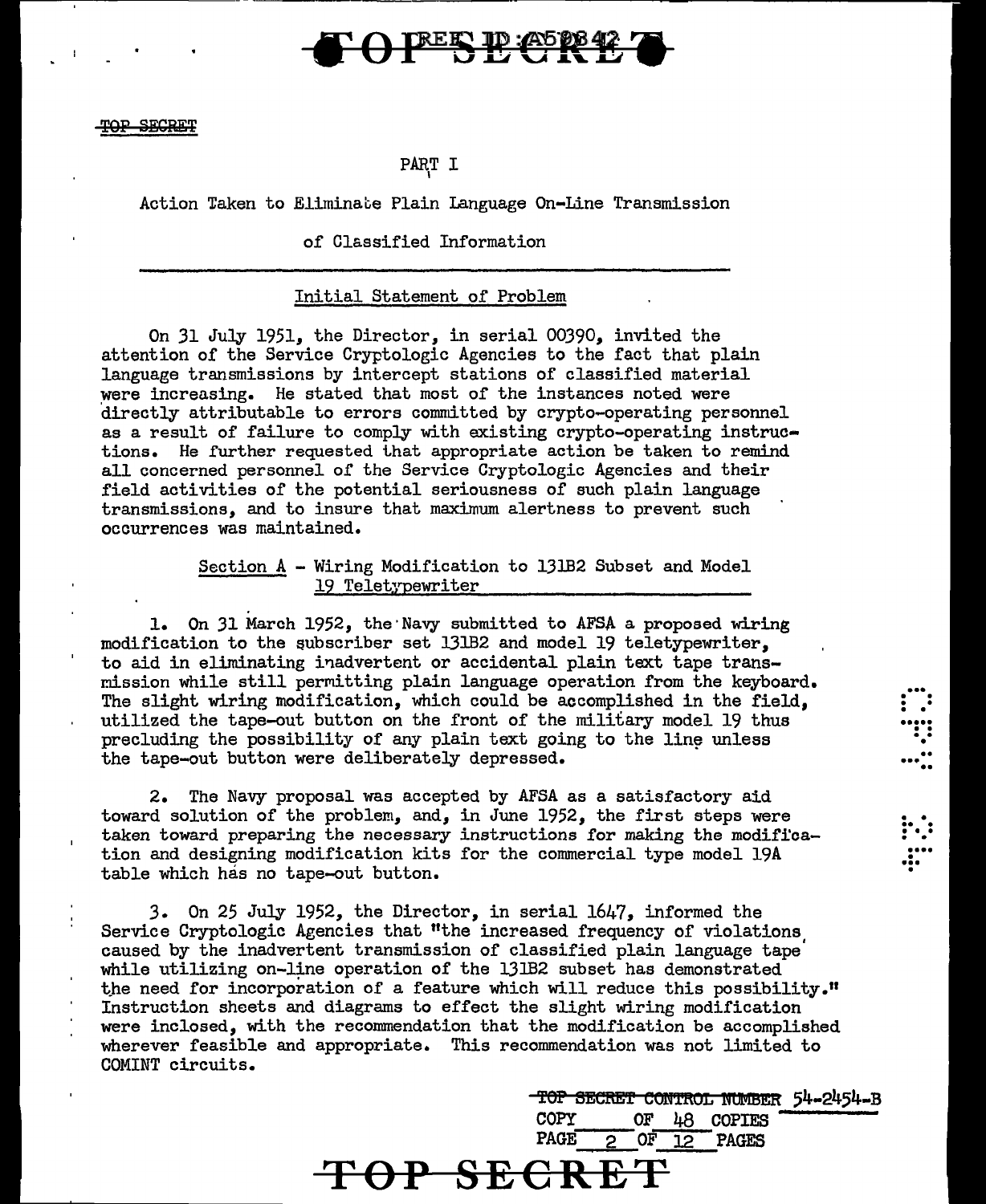

l1. 'l'he Navy took immediate action to make the modification a necessary condition for approval of on-line operation at all Navy terminals.

5. On 14 August 1952, the Army Security Agency stated that investigation had revealed that, within the Army, inadvertent plain language transmissions were extremely infrequent, and that, in view of operational difficulties attendant upon effecting the modification, the Army could not accept it and no action would be taken at that time.

6. On 2 September 1952, the Air Force Security Service stated: "Records of security violations compiled at this headquarters do not indicate a serious trend in the type of violation under consideration. Recurrence rate is not increasing but has remained stable at a low level." The possibility that all violations were not being reported was recognized, however. AFSS stated further that, since the proposed modification would reduce the probability of operator error, it was a desirable feature, provided the magnitude of the modification program was in consonance with the degree of protection afforded. A survey of the major users of model 19 on-line systems would be undertaken to determine the conditions under which modification would be desirable and necessary. In indorsing this reply, USAF Headquarters expressed the opinion that the magnitude of the additional equipment modification program would not be in consonance with the degree of protection afforded. Decision would be withheld until the survey of the rajor users was completed.

7. Between 1 August 1952 and 24 August 1953, the following number of compromises of COMINT information through inadvertent plain language transmissions were reported:

> $ARMY - 7$  $NAVY - 1$ AIR FORCE - 10  $NSA - 3$

'

Ť

8. On 24 August 1953, the Director, in his serial 00681, addressed to the Service Cryptologic Agnecies, made reference to his previous suggestion (see paragraph 3 above) that wiring modification be made to 131B2 subsets and model 19 teletypewriters to reduce the frequency of these violations. He stated Ghat he was aware that the Army and Air Force had not accepted the suggested modification for general use within their Services; however, the fact that compromises of COMINT information were continuing to occur through operator error when usine equipments that had not been modified revealed the necessity that the modification be made on all 131B2 - model 19 teletypewriter installations used in passing COMINT traffic. The addressees were requested to accomplish the modification as

**TOP SECRET** 

TOP SECRET CONTROL NUMBER 54-2454-B<br>COPY OF 48 COPIES OF  $48$ PAGE 3 OF 12 PAGES

 $\vdots$  . ..... . . .. • .. ••• ..

. .  $\vdots$  :  $\ddot{...}$ ...<br>....<br>...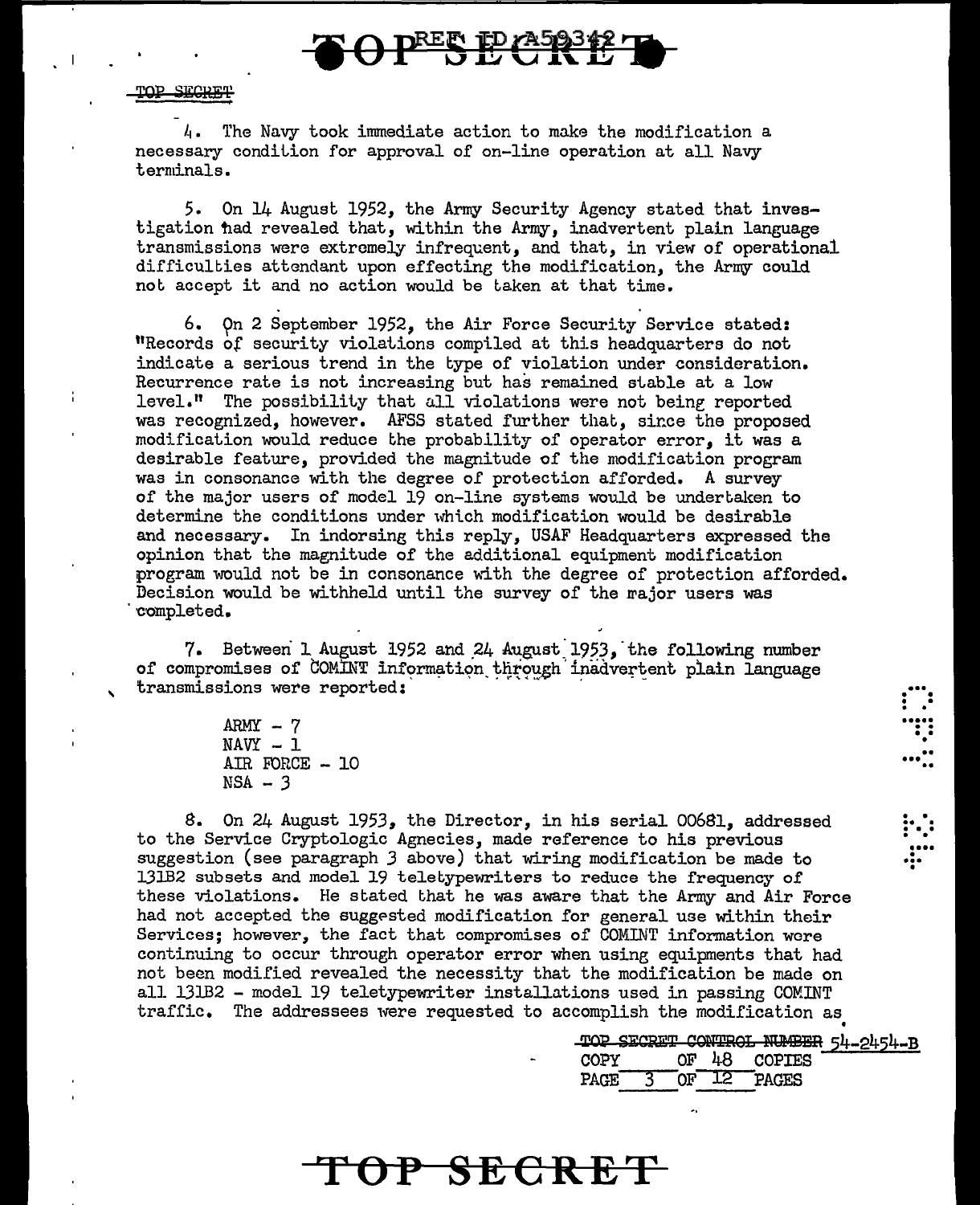# **OFFOR: 25934**

### TOP SEGRETP

soon as possible at all COMINT activities under their administrative control. and to inform NSA when this action was completed.

9. On 4 September 1953, the Army Sacurity Agency stated that action was being taken to complete the modifications. By February 1954, they were completed (see Section E- Summary).

10. On 9 September 1953, USAFSS Headquarters reported that the modifications would be completed as soon as the required information could be disseminated to COMINT activities under its administrative control. They have not yet been completed (see Section E- Sunmary).

### Section B - Torn-Tape Stop Mechanism

1. In the meantime, on 25 July 1952, the Navy had also submitted to AFSA for security evaluation an additional safeguard against inadvertent clear text transmission-installation of the "torn-tape" mechanism devised by the Teletype Corporation to prevent transmission of clear or monoalphabetic substitution text due to malfunctioning of the SIGTOT equipment when the 131B2 subset is in the "CIPHER" position. This additional modification proposal was favorably received by AFSA, and the Navy was informed that the "torn-tape" device would be subjected to complete evaluation, including the economic and security viewpoints. After preliminary evaluation, the Director, on 6 November 1952, initiated action on a project which would insure production and delivery of the "torn-tape" or similar device as expeditiously as possible. Following <sup>1</sup>further and more complete evaluation of the device from the standpoint of economy, practicability and installation, it was (on 6 January 1953) declared satisfactory and recommended for installation in the field.

2. On *30* January 1953, the Director, in his serial 092, notified the Service Cryptologic Agencies that the torn Lape mechanism (which the Navy had demonstrated to the Air Force and Army in mid - 1952) was available for coordinated procurement by NSA during Fiscal Year 1953. He stated that a complete evaluation of the mechanism had been made by NSA, that it was deemed worthwhile from a security, operational and economic standpoint, and requested that requirements be forwarded to NSA no later than l March 1953.

*3.* On 10 February 1953, the Anrry Security Agency stated that the Army had no requirement for the mechanism.

4. On 16 February 1953, the Navy expressed a requirement tor *300*  units, provided the device referred to was that recommended by the Navy in July 1952. On 26 February 1953, the Director, in serial 0196, confirmed the fact that the device was the same.

**TOP SECRET** 

'1'eP SBeRB'f e6!ft'ROL mmn 54-2454-B  $OF<sub>48</sub>$ PAGE 4 OF 12 PAGES

•••  $\mathbf{r}$  : • • ••••• • • •• • •• ••• ..

 $\mathbf{P}$ .... ••••<br>••••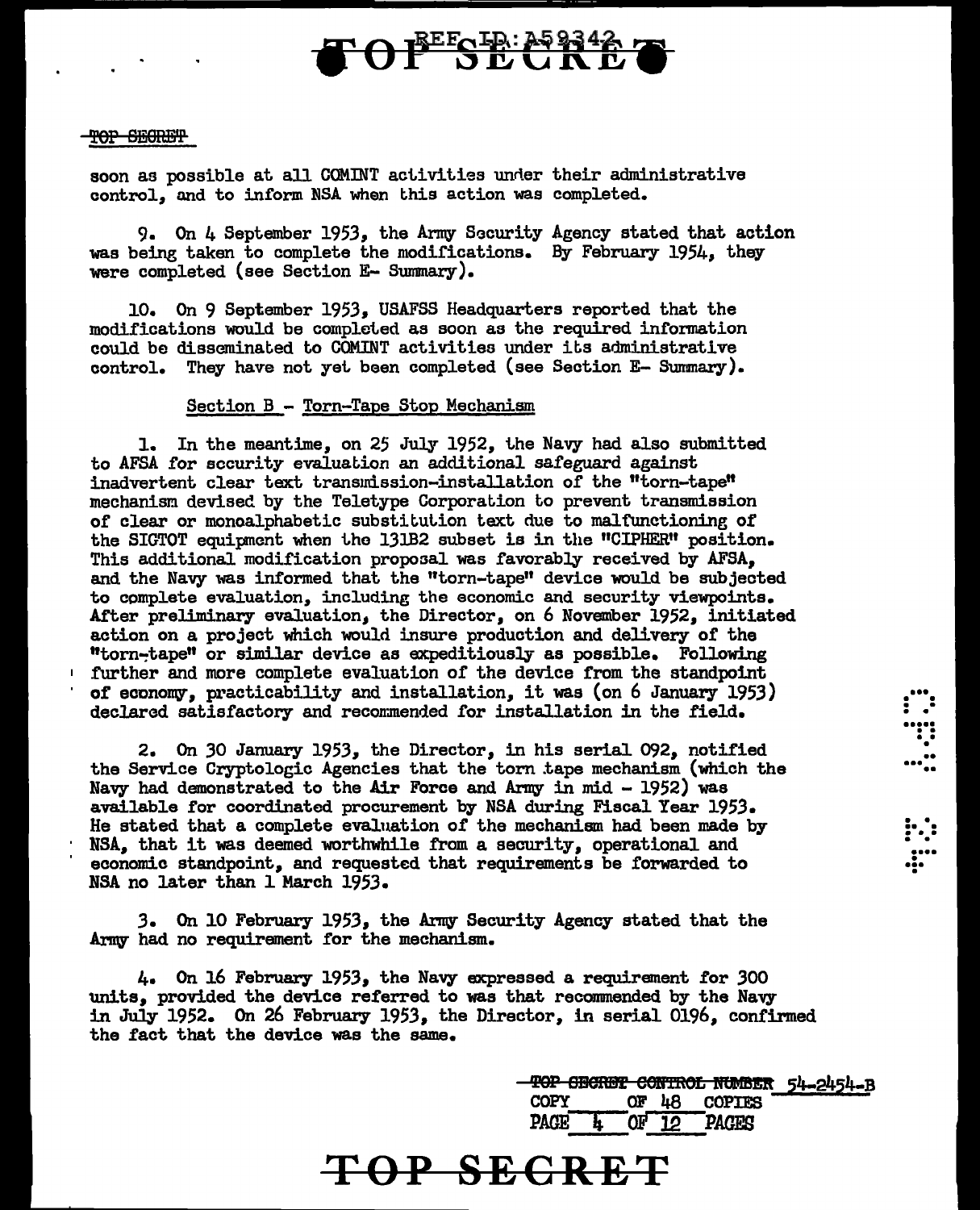# TEECHE: 259342

### TOP SEGRET

5. On 27 February 1953, Headquarters USAF confirmed the Air Force requirement (verbally indicated in December 1952) for 1600 units.

6. On 23 April 1953, a contract was let by NSA utilizing Navy and Air Force funds for 1900 Torn Tape Stop Mechanisms. Delivery was scheduled to commence in November 1954 at the rate of 200 per month.

7. On 1 September 1953, however, following receipt of USCIB *13/358*  dated 10 August 1953, the Director took action to expedite procurement of 50 (tentative estimate) torn tape modification units for installation as soon as possible on COMINT on-line PYTHON equipments. Delivery of 500 units was promised in March 1954, the first 50 of which were planned for COMINT use.

8. Due to several shipment date changes made by the manufacturer (Teletype Corporation), delivery of the first 50 units to NSA was not made until 17 June 1954.

9. On 29 and 30 June 1954, in separate messages, the three Service Cryptologic Agencies were informed that initial shipments of the device (Army-15; AF-4; Navy-4) were being made, and that its installation was required on all terminal equipment used !or on-line PYTHON COMINT communications. These 23 units will permit installation of the torn-tape mechanism on all Army, Navy and Air Force terminal equipments of circuits for PYTHON operation with NSA. A direct shipment by the manufacturers to the Air Force to permit additional installations was scheduled for early July.

10. Installation *of* the mechanism on all NSA terminals *of* on-line PYTHON COMINT circuits was completed on 6 July 1954.

11. On 7 July 1954, shipment was completed on 4 torn-tape mechanisms to SUSIO london for installation on the UK Terminals of combined on-line PYTHON COMINT circuits.

12. Post-installation study of the device was continued. by NSA, and a malfunctioning of the latch on the tape retaining lid was observed. On 20 July 1954, the Service Cryptologic Agencies and NSA UK were notified by message of this malfunction, and advised that all torn-tape rrechanisms should be inspected to insure that the latching surfaces were smooth and correctly aligned to prevent faulty sensing of the key tape. It was further stated that all operating personnel should be cautioned to insure that the tape retaining lid is completely down and firmly latched. In the meantime, the manufacturer has been advised to undertake modification of the assembly to eliminate the defect.

**TOP SECRET** 

|             |    | TOP SECRET CONTROL NUMBER 54-2454-B |
|-------------|----|-------------------------------------|
| COPY        | ∩۳ | 48 COPTES                           |
| <b>PAGE</b> |    | 12 PAGES                            |

 $\vdots$  . ..... . . .. .

.. ... ..

. . .. . . • • . • .... . ... .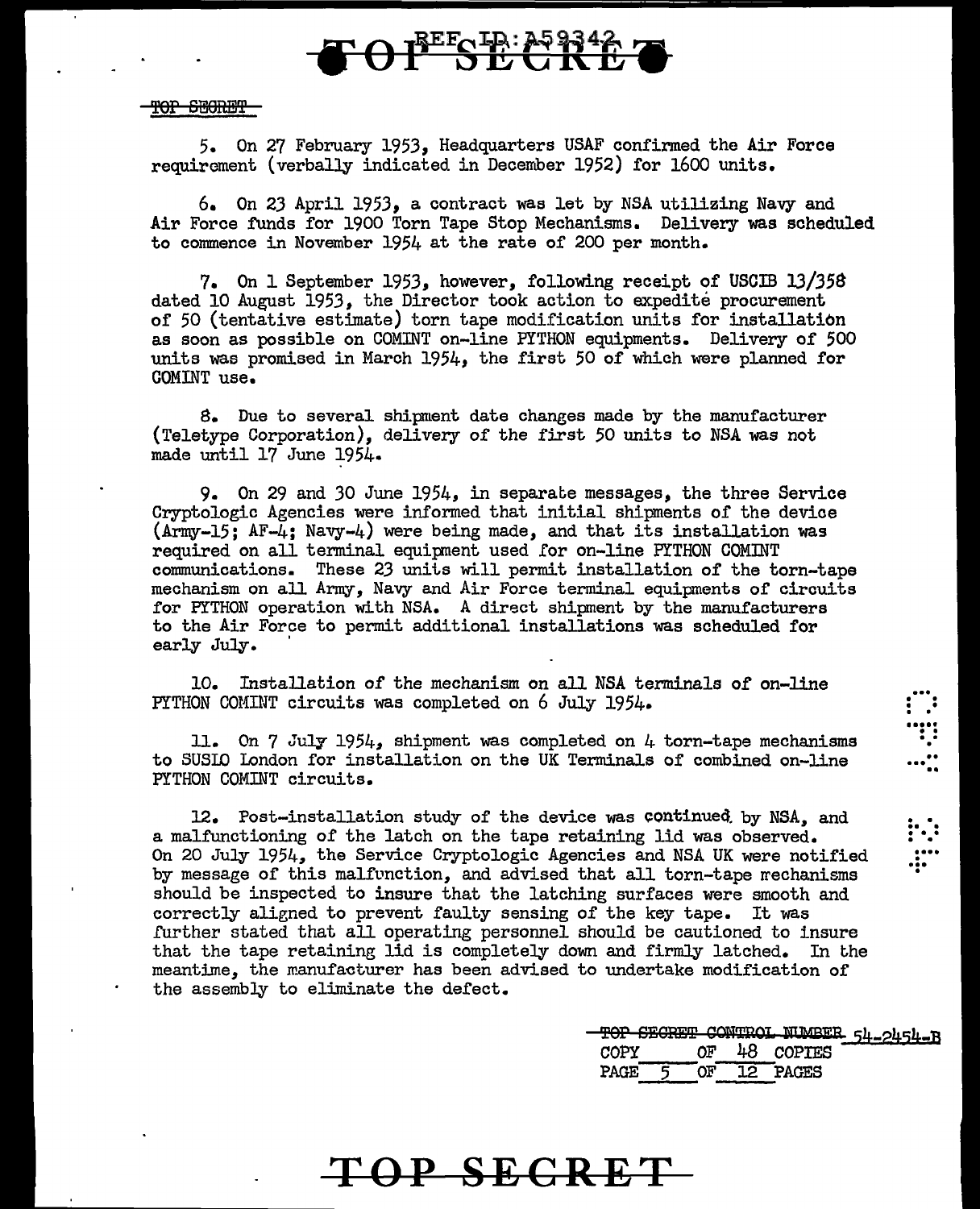

.,

### Section C - AFSAG 1262-1

1. On 12 September 1952, the Director, in his serial 000264, informed the Service Cryptologic Agencies that, in view of continuing expansion in the COMINT field and the attendant increase in associated communications, all possible steps had to be taken to avoid any communications security weaknesses, particularly those which would present evidence of the degree of success of the U.S. COMINT effort to foreign traffic analysts. Principles were summarized for the guidance of those concerned wjth planning for COMINT activlties, or with distribution and use of special purpose cryptographic material for COMINT purposes. These principles were virtually identical With the now accepted "minimum standards" outlined in USCIB 13.5/42 dated 8 March 1954. One of the eeneral principles enunciated was a statement that, because of the danger of inadvertent clear text transmissions through operator negligence, on-line APOLLO or PYTIION cryptographic operation for transmission of codeword material should be authorized only where absolutely essential for successful operations and only with the approval of the Director, AFSA, in each instance. In those cases where on-line communications operation was authorized, modification of equipment (see Part I, Section A, paragraph 3) to reduce the possibility of inadvertent plain language transmission was prescribed.

2. In the year that followed, during which time the Army and Air Force had neither accepted nor effected the suggested modification, compromises due to inadvertent plain language transmission continued to occur. In Afigust 1953 (see Part I, Section A, paragraph 8) the Director notified the Service Cryptologic Agencies that the modification was required at all COMINT activities.

3. On 21 October 1953, the Director, in his serial 00812, took additional action in this matter. He informed the Service Cryptologic Agencies that, due partially to the increasing demand for and use of on-line systems for COMINT, and the continued high rate of inadvertent plain language transmissions occurring in on-line operation, there existed a requirement to extend and clarify the on-line policy summarized in paragraph 1 above. The letter requested specific information concerning each on-line circuit requested or already approved and in operation, and inclosed a list of authorized terminal arrangements including equipment, general cryptosystems, and operating instructions. He stated that these terminal arrangements represented the minimum security safeguards currently acceptable for on-line operation in COMINT communications. He indicated that it was planned to publish the inclosure as a registered cryptopublication for dissemination to COMINT units.

4. In February 1954, the inclosure, modified somewhat in accordance with comments and suggestions by the Services, was published as AFSAG 1262-1 (Terminal Arrangements Authorized for On-line Cryptographic Operation in Communication Intelligence Activities - Joint).

**TOP SECRET** 

|      | -SECRET CONTROL NUMBER | 54-2454-B     |
|------|------------------------|---------------|
|      |                        |               |
| COPY | ΩF                     | <b>COPTES</b> |
| PACR |                        |               |
|      |                        |               |

. .. . . . . • • ..... . . . . .

...<br>...<mark>..</mark>

. . .. . ... . . .... ... • .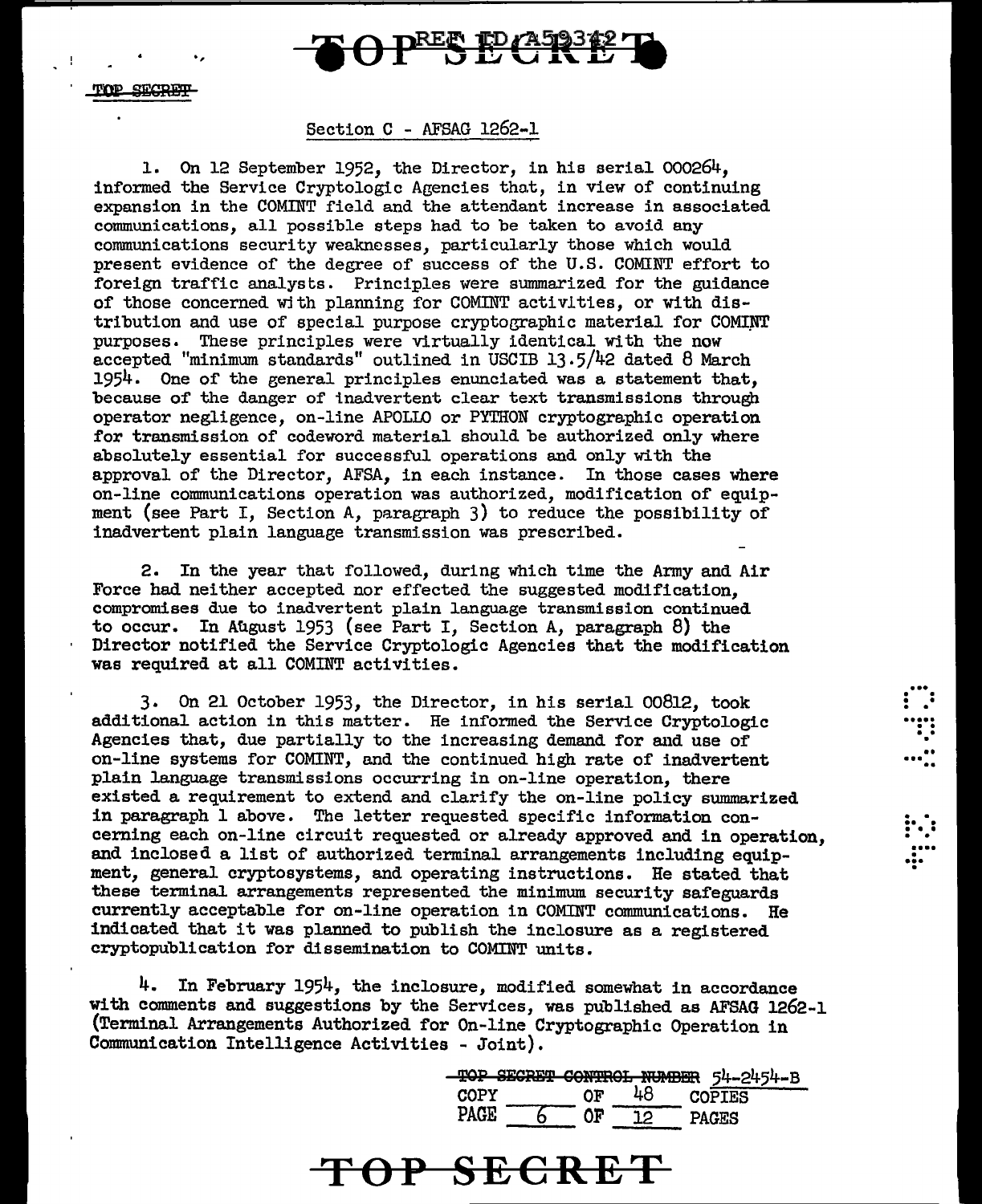

 $\frac{1}{1}$ 

## Section D - Modification for SSM-3 and Tr-160/FG Equipment

1. On 19 March 1954, the Director, in his serial 0336, notified the Service Cryptologic Agencies that, as a further aid in reducing the likelihood of inadvertent plain language transmissions in on-line cryptographic operation, a modification had been devised for the SSM-3 and Tr-16o/FG (SAMSON) equipments. The modification, similar to the. wiring modification to the 131B2 subset and model 19 teletypewriter described in Section A above, would require the depression of a spring-loaded switch for transmission from the transmitter-distributor except when the mixer was ln the "CIPHER" position. Draft instructions for the modification were inclosed, and early comment by the addressees was requested in view of the plan to publish the modification instructions as Appendices to AFSAG 1262-1.

2. Replies to the above serial were submitted by the Navy on 29 March 1954, the Army on 6 April 1954, and the Air Force on 23 April 1954. In their replies, each of the Services suggested specific changes to the proposed modification instructions.

3. The various Service comments and recommendations have been carefully considered and evaluated and, in general, accepted; and draft Appendices to AFSAG 1262-1 have been prepared incorporating accepted changes.

### Section E - SUMMARY

1. The directives of 24 August 1953 (see Part I, Section A, paragraphs 8, *9,* 10) and 21 October 1953 (see Part I, Section C, paragraph 3) required, respectively, that a wiring modification be made to 131B2 subsets and model 19 teletypewriters employed for COMINT, and that specific information concerning COMINT on-llne terminal arrangements (including modifications effected) be submitted to NSA.

2. The Navy reported on 9 December 1953 that the required modification had been made. The Army reported the same on 3 February 1954. Each report supplied the on-line terminal arrangement information requested. The Army has since (on 28 July 1954) submitted voluntarily a second report indicating the current status.

3. The Air Force, on 15 December 1953, stated that action was being taken to review existing COMINT circuits operating on-line, and that the information requested by NSA serial 00812 of 21 October 1953 (see paragraph 1 above) would be compiled and forwarded in approximately 90 days. Since then, interim and partial reports have been submitted from time to time, but, to date, the complete report has not been received. The only area on which complete information is available is Alaska; all modifications on Air Force circuits in that area were finally completed on 6 July 1954.

> $\frac{-TOP - GECREF - GONTROL - NUMBER - 54-2454-B}{OF - 48}$ OF 48 COPIES PAGE 7 OF 12 PAGES

 $\vdots$  .

. .<br>....<br>...<br>.. ...<br>...<mark>..</mark>

. . . .<br>. . . .<br>. . . .

... • .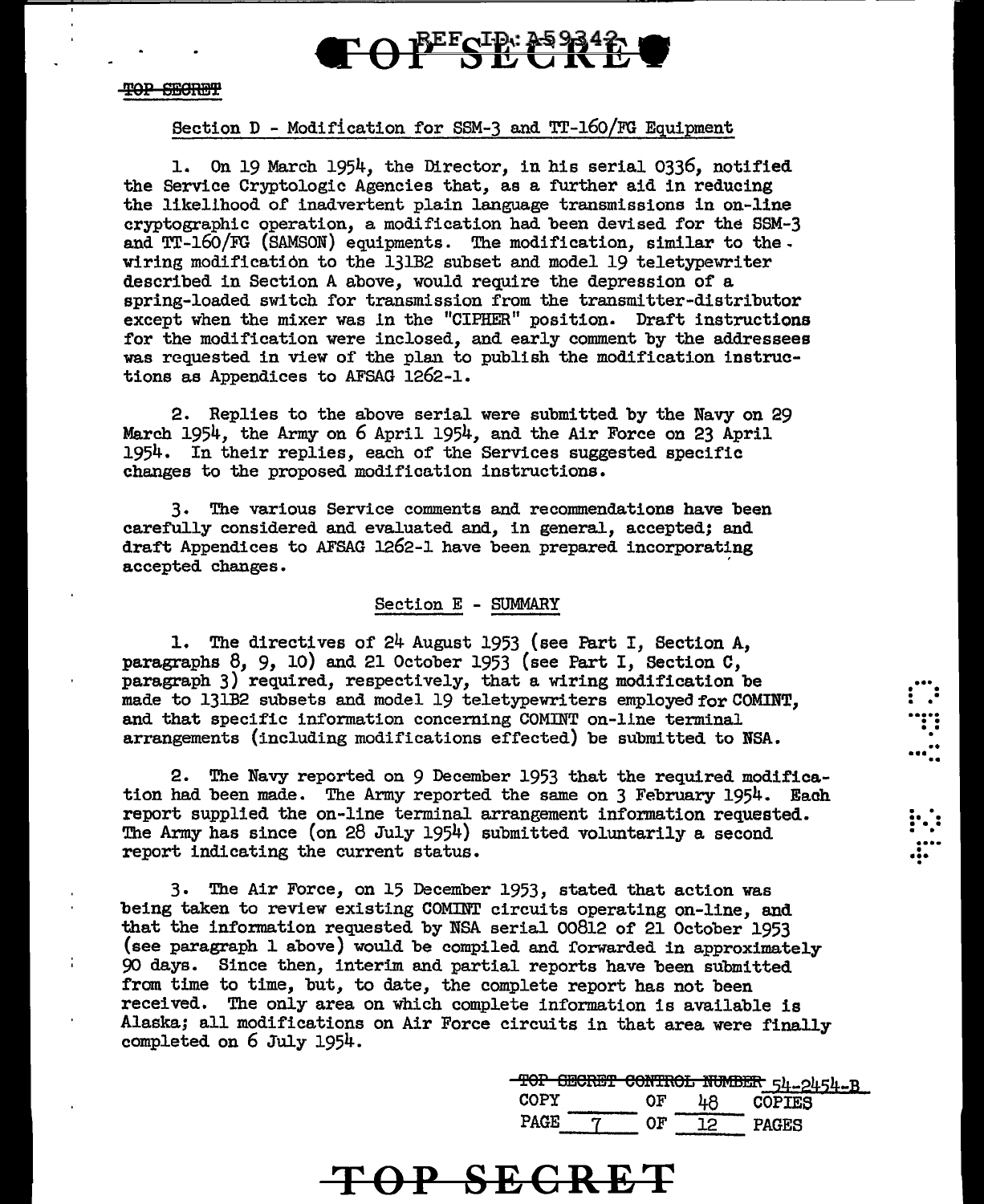

4. A tabulation of the number of compromises due to inadvertent plain language transmissions reported during the period 1 October 1953 through 31 July 1954 appears below. Al though it is quite conceivable that the figures represent an increase not in actual number of occur-<br>rences. but in the number of reports (see Part II. Section C. paragraph 2), they undoubtedly also reflect to some degree the speed of compliance by the Services with the modification instructions. The following compromise reports were received during the periods indicated:

| Army (1 Oct 53-31 Jan 54)<br>(1 Feb 54-31 Jul 54) | $rac{12}{17}$ |                    |
|---------------------------------------------------|---------------|--------------------|
| Navy (1 Oct 53-31 Jul 54)                         |               | 1 (on 1 Feb $54$ ) |
| ٠<br>Air Force (1 Oct 53-31 Jul 54)               | 34            |                    |
| NSA (1 Oct 53-31 Jul 54)                          |               |                    |

5. It will be noted that a. number or Army compromises occurred after the wiring modification was effected. This is evidence of the fact that equipment modifications alone are not a panacea. It is also considered a further corroboration of the statement by the Executive Secretary, USCIB, in USCIB 13/358 that "even if cryptographic systems and procedures are sound, good communications security can be achieved only through elimination of poor practices and personnel failures."

6. It is too early as yet to determine or evaluate what effect installation of the Torn Tape Stop Mechanism and the modification described in Part I, Section D will have in reducing the number of compromises. It is, however, reasonable to forecast a reduction in personnel errors, provided that reliance for this reduction is placed not on the modifications alone, but also on a comprehensive and realistic program of training and indoctrination {see Part III).

|      |    | TOP SECRET CONTROL NUMBER 54-2454-B |
|------|----|-------------------------------------|
| COPY | ΩF | <b>COPIES</b>                       |
| PAGR |    | <b>PAGES</b>                        |

...  $\begin{bmatrix} \cdots \ \cdots \ \cdots \ \cdots \ \cdots \end{bmatrix}$ 

.. . .. ..

 $\vdots$  : ...<br>....<br>.. ••• .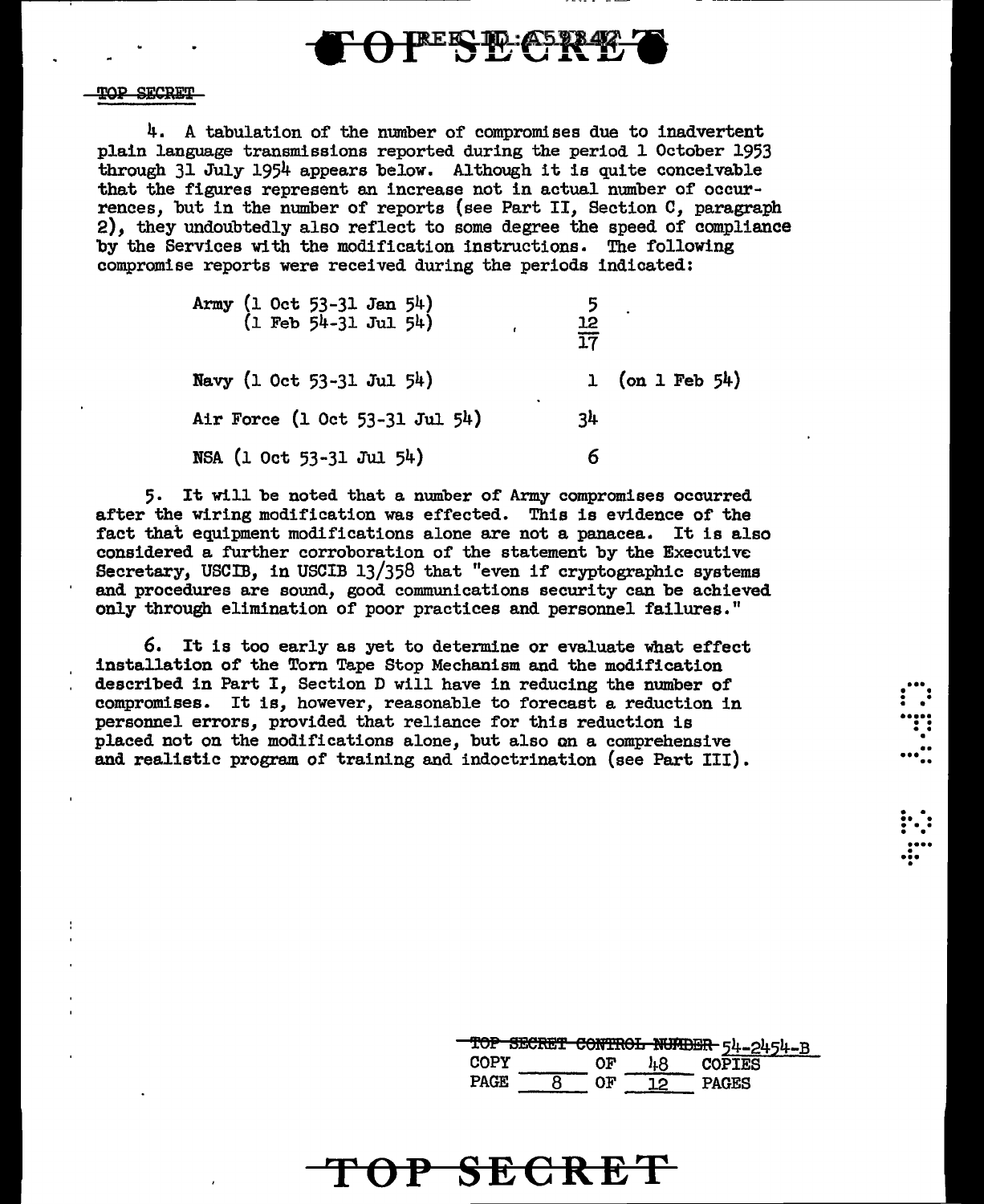

 $\cdot$  I  $\cdot$   $\cdot$   $\cdot$   $\cdot$ 

### PART II

### COMINT Cryptosystems and Communication Security

Section A - Research, Development and Improvement of Cryptosystems for COMINT Use

1. In October 1952, the cryptographic security and flexibility of COMINT communications wes greatly increased by the introduction of ORCUS cryptosystems for use with  $\Lambda$ SAM 2-1. ORCUS replaced all MINERVA and most APOLLO systems.

2. Early in 1953, a new ASAM 2-1 cryptosystem, designated GALATEA, was introduced. It had definite operationnl advantages over on-line APOLLO, but required extreme cc.re and rigid procedural control in order to avoid compromise through re-use of key.

3. On 31 August 1953, the Director, in his serial 00695, informed the Service Cryptologic Agencies that another new ASAM 2-1 cryptosystem. designated DJ\PHNE, hed been devised and that, in addition to overcoming the ORCUS and GALATEA security hazard of messages in depth, it would provide considerable advantages over earlier ASAM 2-1 systems in most of their applications. A draft of DAPHNE operating instructions was inclosed, and early comment by the addressees was requested.

4. Comments from the three Services indicated general concurrence with the application of the DAPHNE cryptosystem as described. Accord ingly, the conversion of all on-line ASAM 2-1 operation to DAPHNE was begun.

5. During the period 16 February through 17 March 1954, a test of DAPHNE off-line operation between USM 4 (ASMARA) and NSA was : conducted to determine what problems would be encountered in the field stations and in the NSA CommCenter in the event that DAPHNE replaced ORCUS for the forwarding of raw traffic off-line. The test revealed that DAPHNE has definite advantages from a security viewpoint and, in general, meets requirements for processing raw traffic.

6. In the meantime, an improvement to the DAPHNE cryptosystem, embodying a modification to the ASAM 2-1 machine itself in the form of a pluggable endplate, has been under development. The procedures for both on-line and off-line operation will be similar to DAPHNE and the cryptosystem will be known as GORGON. The pluggable endplate

**TOP SECRET** 

|      |           | TOP SECRET CONTROL NUMBER 54-2454-B |  |
|------|-----------|-------------------------------------|--|
| COPY | <b>OF</b> | <b>COPTES</b>                       |  |
| אמס  | ገሞ        |                                     |  |

... . .

• • • • ..... . • . • . . . ... ..

 $\sum_{i=1}^{n}$ 

... • .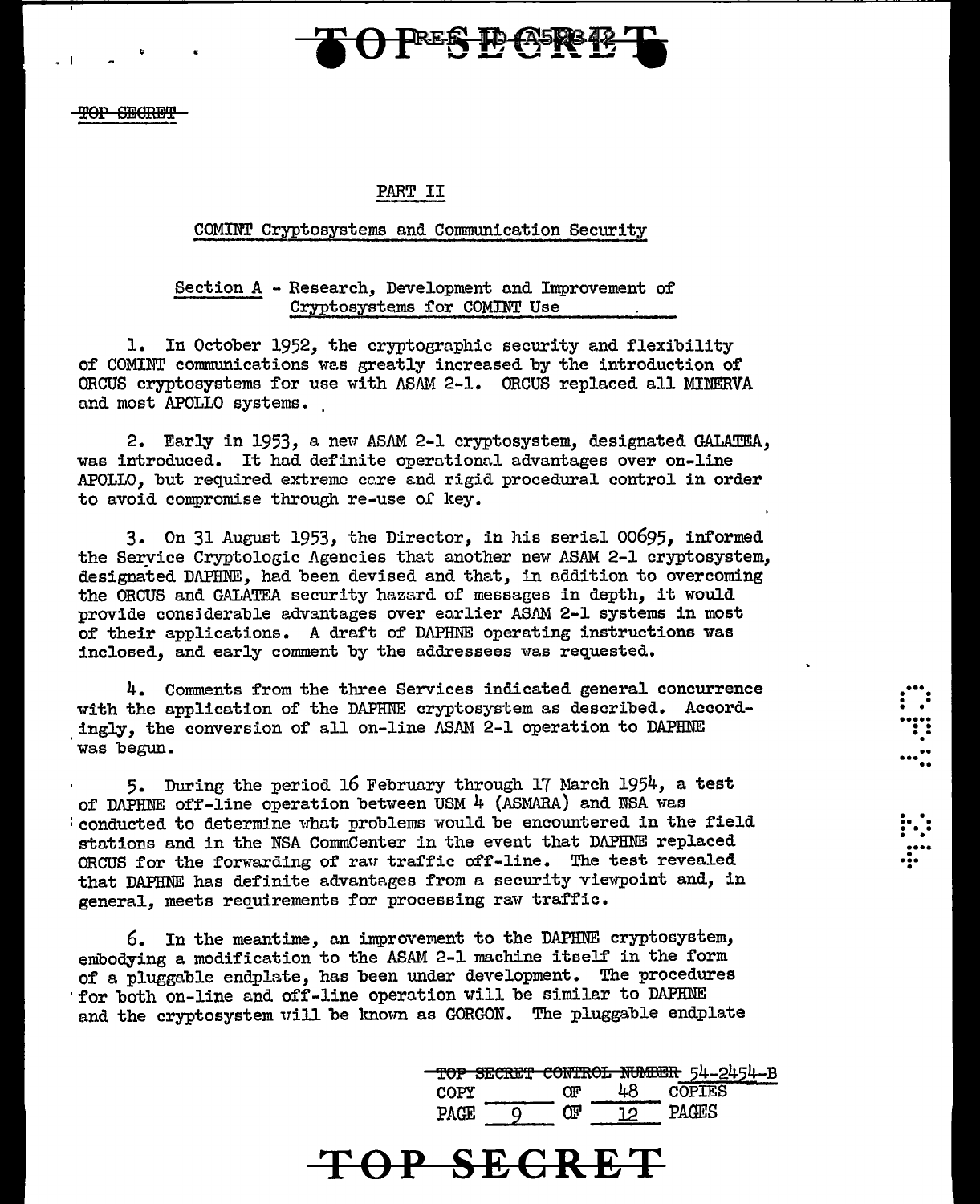

### <del>POP SECRET</del>

will materially increase the security of the ASAM 2-1 against cryptanalytic exhaustion attack, and will also allow the transmission of pure key. The latter feature will be of assistance in establishing and maintaining synchronization and in facilitating traffic flow security operation.

### Section B - Authorization of COMINT Cryptosystems

1. In furtherance of one of the requirements of NSA serial 000264 of 12 September 1952 (see Part I, Section C, paragraph 1) and paragraph 8 of USCIB 13.5/42, viz. that cryptosystems for use in COMINT communications be specifically authorized, the Director periodically forwards to each of the Services lists of cryptosystems so authorized and the current holders of each. Similar listings for the State Department. CIA and FBI are now in preparation.

### Section C- Communications Security Surveillance and Compromise Reporting Procedure

1. Concurrent with the introduction of ORCUS in October 1952. NSA began studies and analyses of the COMINT communications of the three Services. Compilations of violations of communications security as applied to COMINT were made, and, early in 1953, the first of a series of summary reports of violations were forwarded to the Heads of the Service Cryptologic Agencies. These reports covered the period October, November and December 1952, and were provided with the expressed primary purpose of providing guidance in improving the security of COMINT communications.

2. On 29 April 1954, the Director published NSA Circulars 90-1 and 120-2 containing instructions for reporting compromises and possible compromises of COMINT information and COMINT codewords. the Circulars establish reporting responsibilities and procedures for elements under the operational and technical control of the Director, NSA. It was recently determined that Circular 90-1 was insufficiently detailed and possibly open to misinterpretation; it has therefore been amplified and Glarified, and a revision was distributed to the Services.

3. On 6 May 1954, in serial 00143S, the Director supplied the Executive Secretary, USCIB, with similar reporting procedures for the guidance of all activities which are engaged in electrical transmission of COMINT information, but which are not under the Director's technical or operational control. This serial was circulated to the USCIB members as an inclosure to USCIB 13.5/61 dated 10 May 1954.

|       |    | TOP SECRET CONTROL NUMBER 54-2454-B |
|-------|----|-------------------------------------|
| COPY  | በ⊮ | <b>COPIES</b>                       |
| PACE. | אר | PAGES                               |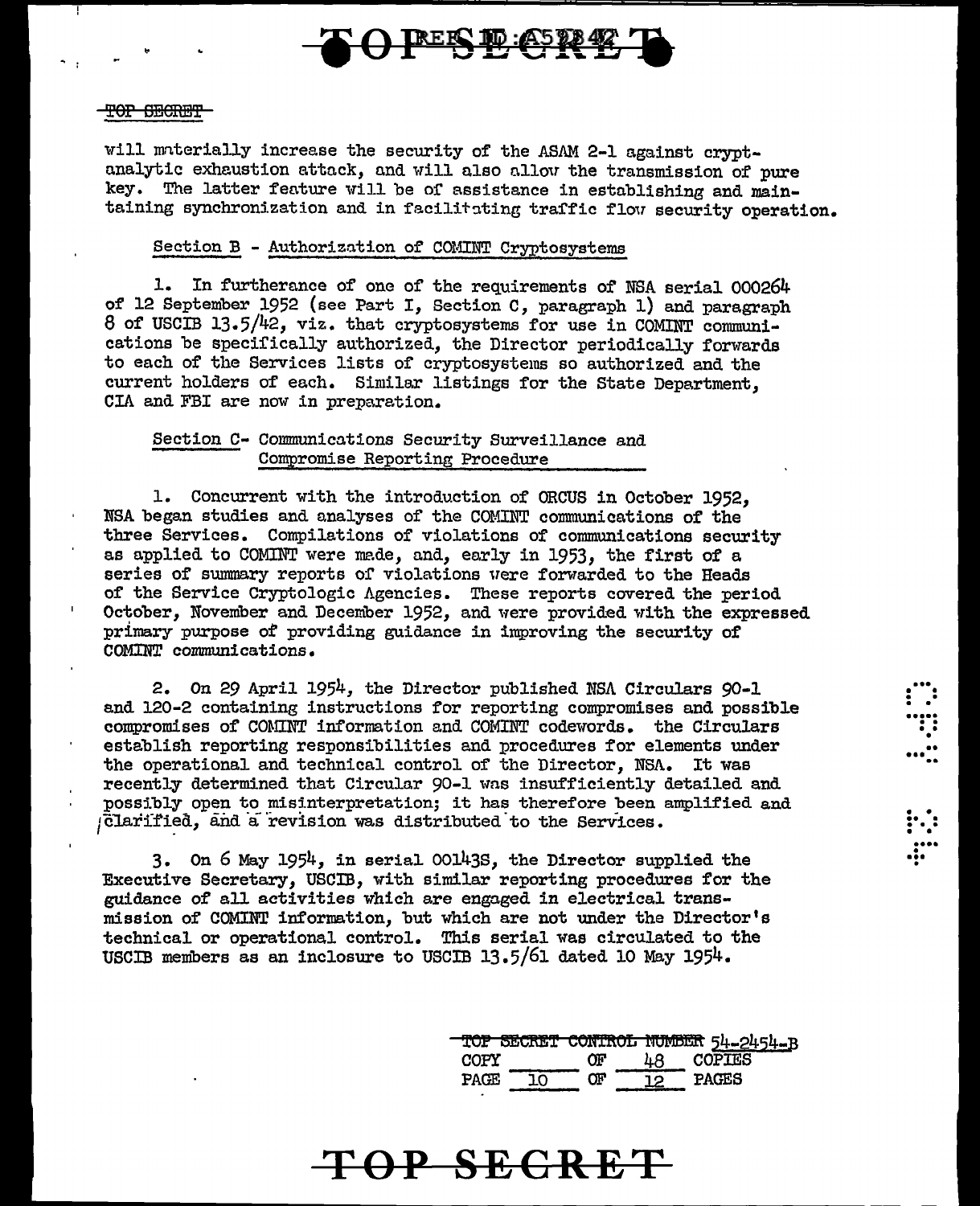

MOD GECRET

"

### PART III

### Additional Action Contemplated

1. Issue to the Service Cryptologic Agencies for further issue to the elements under the operational or technical control of the Director, NSA, of detailed check-off lists covering general, cryptographic and transmission security and the physical security of cryptographic material, with separate detailed check items for each cryptosystem authorized for use by the field stations. It is intended that these check-off lists be used on receipt by the Commanding Officer or Officer in Charge of each COMINT activity in the conduct of an immediate inspection of his activity, and that the completed check-off list be returned to NSA and a copy furnished the Headquarters of the Service Cryptologic Agency concerned. A statement of any corrective action indicated and contemplated as a result of this inspection should accompany the completed check-off list. These inspections should be repeated at least every six months. It is intended also that these inspections by local command authorities are to be conducted in addition to, and not in lieu of, any scheduled or periodic inspections now conducted by higher authorities within the Service concerned.

2. An additional plan, utilizing the same check-off list as above, is also under consideration. The extent to which this plan would be developed would be dependent on the availability in NSA of qualified personnel who could be spared for the purpose. Under this plan, the Service Field Activities would be notified of the availability of Training Visit Teams provided by NSA. An officer fully qualified in Iti all phases of COMSEC as applied to COMINT uould, on request, conduct an informal instructional visit to the field station. In order to preserve the unofficial nature of the visit, it would be emphasized that its purpose primarily was instruction, not inspection. The checkoff list would be covered in detail, the reasons behind the various rules would be discussed and explained, and specific recommendations for improvement of COMSEC at the station would be made to the Commanding Officer or Officer in Charge. The check-off list, after explanation and discussion, would be left at the station for future guidance and refarence. Requests for training visits would be addressed to the Director, NSA, via the Head of the Service Cryptologic Agency concerned.

3. Specific COMSEC training criteria for the guidance of Commanding Officers and Officers in Charge of COMINT activities will be established and forwarded to the Service Cryptologic Agencies for implementation in all activities under their administrative control.

**TOP SECRET** 

 $\frac{10P}{10P}$  SECRET CONTROL NUMBER  $\frac{54-2454-B}{160P}$ copy of 48 copies PAGE 11 OF 12 PAGES

...  $\dddot{\mathbf{r}}$  : ••••• . . • . •

.. ••• ••

 $\mathbf{r}$  . .

• ...<br>....<br>...